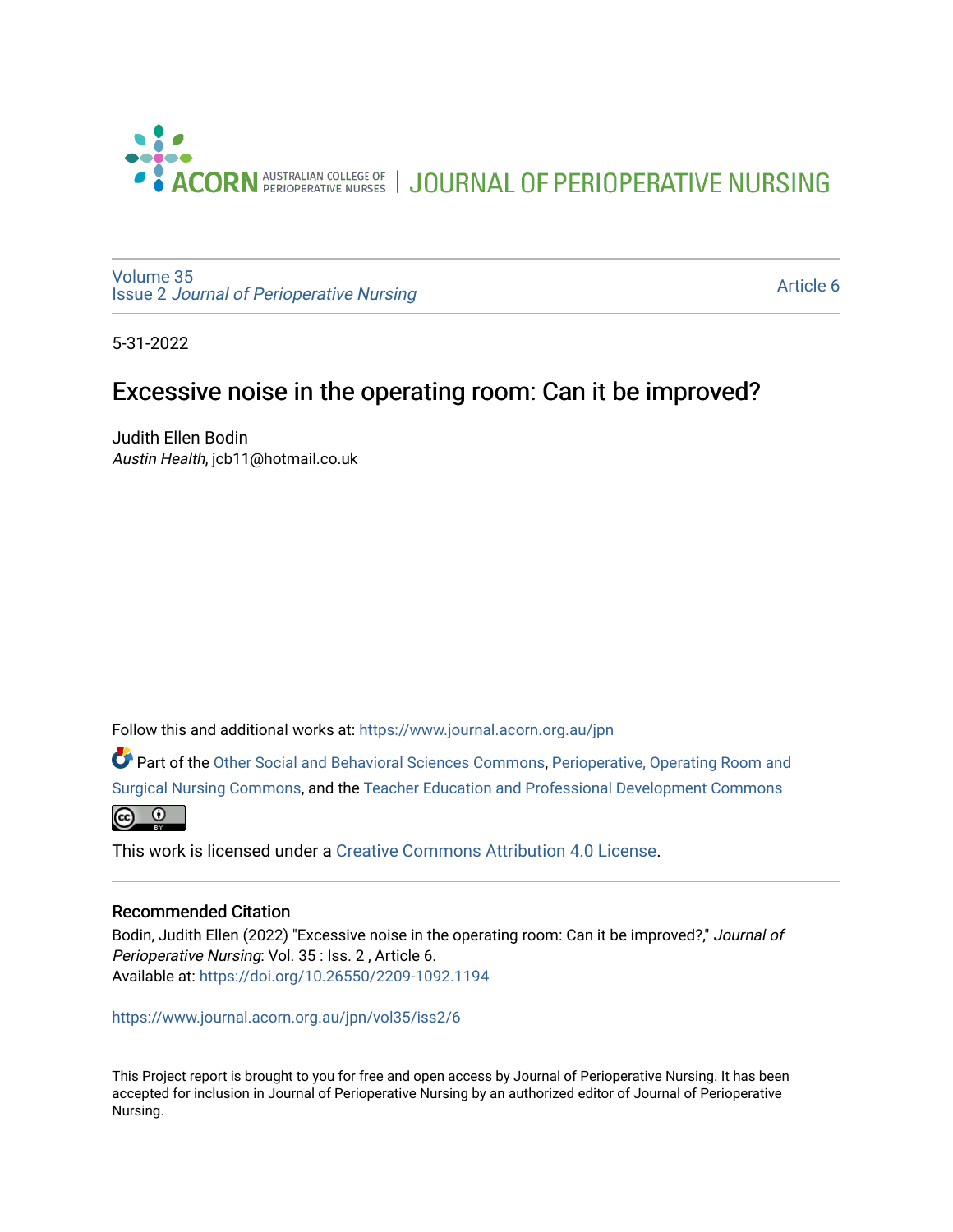## Excessive noise in the operating room: Can it be improved?

#### Cover Page Footnote

Acknowledgment: This project would not have been possible without the help of Marisa Lubian, Nicole McDonald, Ann Hazen, Kelly Sanders, Neetha Dsouza and Kate Pamaran

This project report is available in Journal of Perioperative Nursing:<https://www.journal.acorn.org.au/jpn/vol35/iss2/6>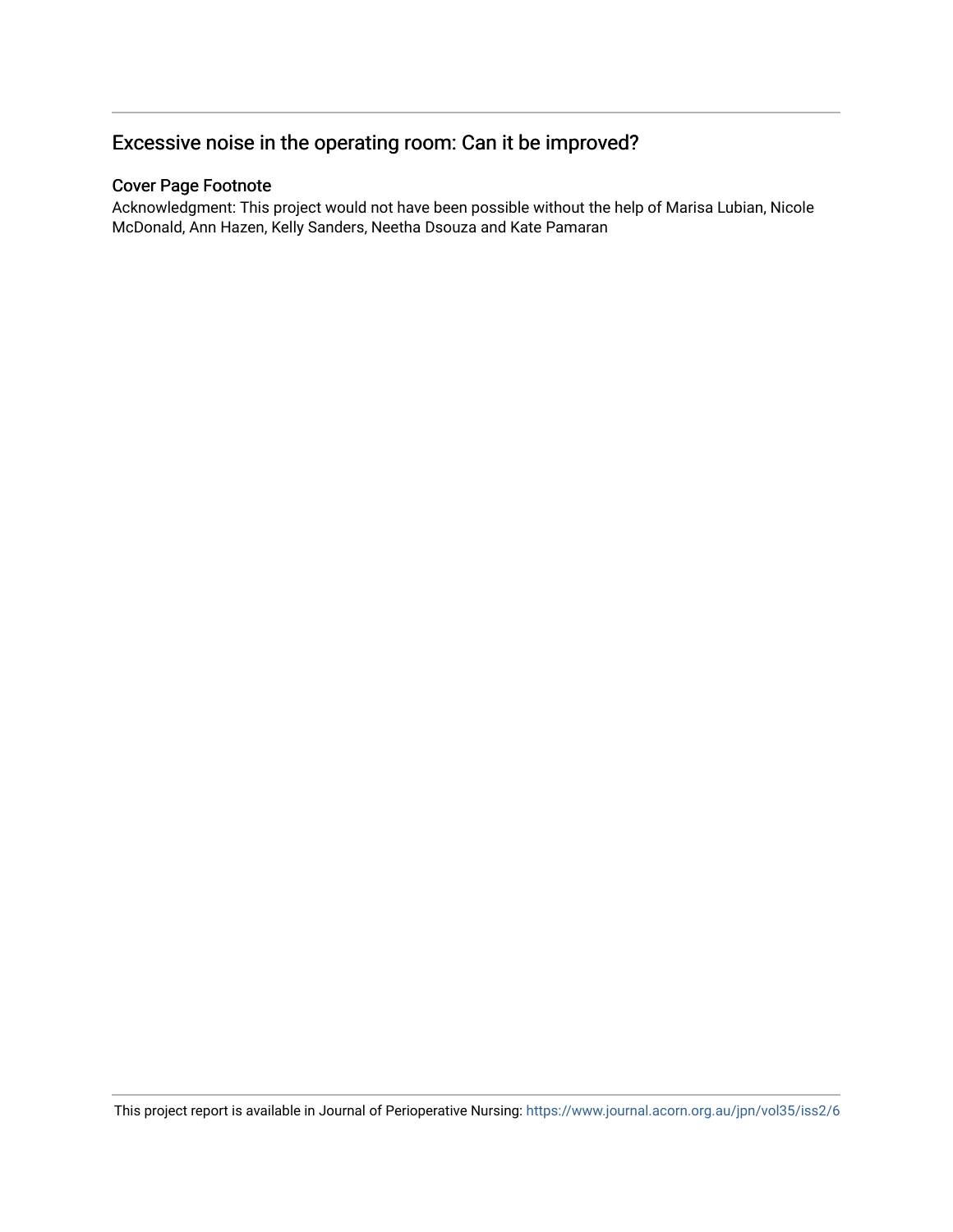#### Author

Judith Bodin BSC hons Critical Care + Leadership and Management, RN

# Excessive noise in the operating room: Can it be improved?

#### Abstract

Introduction: Excessive noise in the operating room has been a topic of interest since the early 70s. It has been recognised that excessive noise can affect cognitive behavior and impair memory function which can be a health and safety issue. Though different approaches have been explored there remains a deficit in research into the application of noise modification programs within the operating room to combat the issue of noise pollution. This project aimed to identify if a discussion about appropriate noise levels and the use of a safe phrase at 'time out' would reduce noise levels in the operating room.

Method: Several different approaches were used throughout this study, including a questionnaire to collect data before and after the project and two observational tools, one used to collect baseline data and the second used throughout the four-week trial period.

Results: The evidence gained from this project showed an overall improvement with noise during the surgical process reduced by 26 per cent. This was done by dicsussing appropriate noise levels at 'time out' and allowing staff to speak up using the non-judgmental safe words 'below ten thousand'.

Conclusion: This study aimed to see whether discussing appropriate noise levels at 'time out' could help reduce current noise levels within the operating room as, seen in other studies, reducing noise can be a challenge. Though small, the overall results of this study had a positive impact on reducing noise levels. It is, however, recommended that continued reinforcement and education about the issues surrounding noise are required.

Key words: noise, operating room, time out

## Identified problem

This project was designed to identify a suitable approach to address the question of excessive noise in the operating room. The documented evidence suggests that noise in the operating room continues to be an issue with widespread implications. $1-3$ However, limited attention has been allocated to the prevention or limitation of this issue.

#### Proposed solution

After reviewing the current literature, it could be seen that limited resources have been applied to address this problem. However,

some recommendations have been made.4 The proposed approach for this project was to use an adaptation of the health service organisation's current surgical safety checklist, as initiated by the World Health Organization in 2009. The adaptation of this checklist involved adding a discussion at 'time out' about appropriate noise levels during the patient's surgical journey and using a non-judgmental safe phrase if it was felt that the volume of noise was becoming a distraction at any time, especially during time critical moments.<sup>5</sup>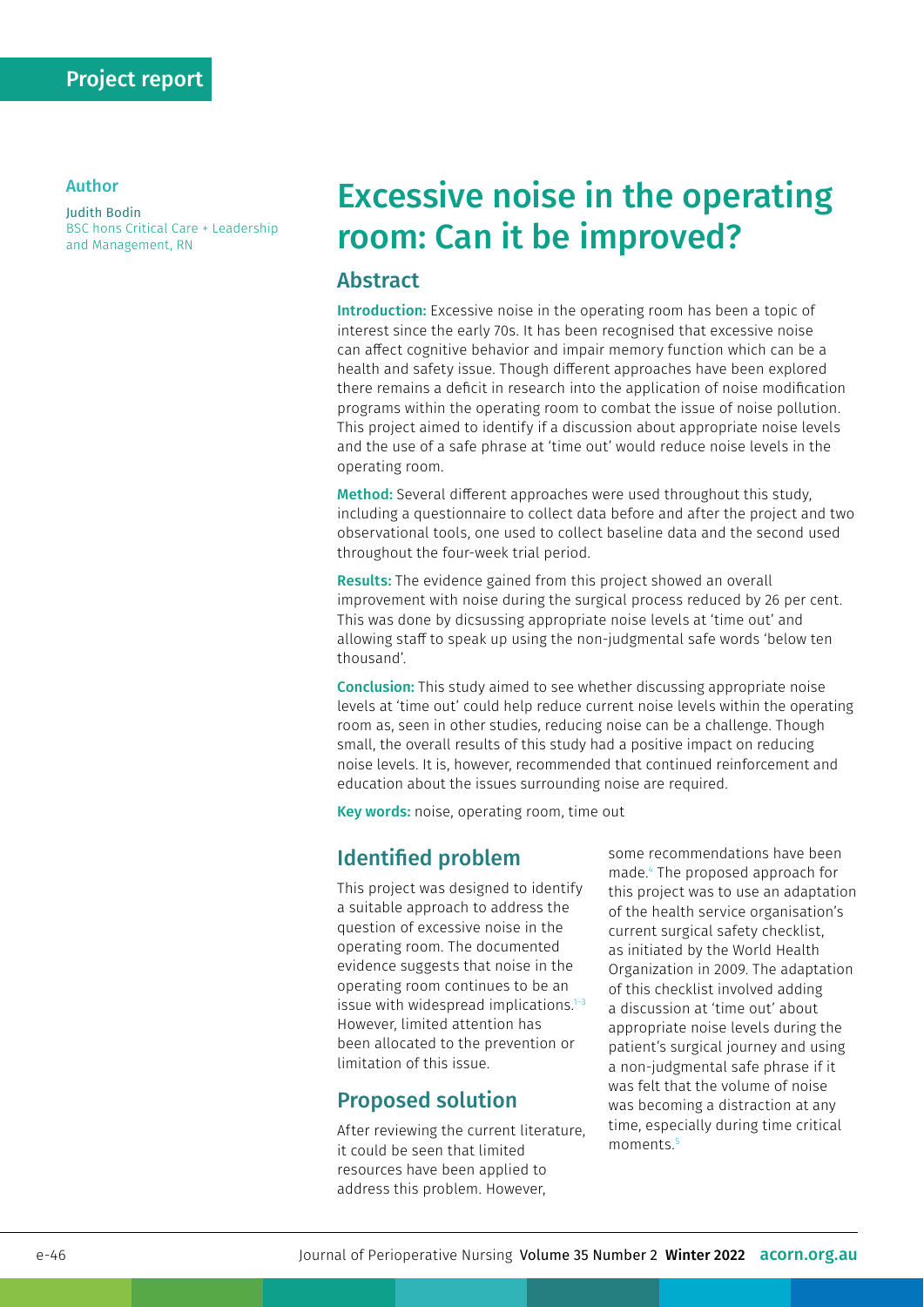# Project plan and implementation

Ethics approval was required and granted (ID:40698). Data collection for this project took the form of a questionnaire consisting of open and closed questions distributed throughout the department before and after the trial period. Two observational tools were designed to collect information about the practice within randomly selected operating rooms. The observations were undertaken by perioperative nurses who volunteered to help collect data.

The observation tools gathered a variety of information which included:

- surgical specialty
- number of staff present (surgical flow)
- noise at critical moments, including pre- and post-anesthesia, throughout the surgical procedure and during perioperative counts
- types of distraction
- use of safe phrase and success (second observational tool).

Prior to the start of the four-week trial, baseline information was collected which was followed by a departmental presentation. This presentation justified the project, including information from the baseline data, and described what would be involved during the trial. Also, concerns or issues surrounding the project were addressed, which included using an appropriate safe word or phrase as this has been found beneficial in reducing distraction at critical moments.6 A reference sheet addressing the 'time out' discussion was made available in each operating room. The sheet helped to initiate a conversation about appropriate noise levels and identify a safe word or phrase for each 'time out'.

## Project results and improvement strategies

The information gained from this quality project was both subjective and objective. The data analysis tools consisted of both descriptive and narrative analysis as these approaches are considered to complement each other and allow for flexibility within an open-ended enquiry.

The project results showed that before the trial commenced the noise levels in the operating room during surgery were high to moderate, on average. During the trial period noise levels improved too acceptable to moderate. Nonprocedural communication was identified consistently as the contributing factor to excessive noise levels.

#### Survey results

The pre-trial survey identified that discussion about appropriate noise levels was rarely undertaken. During the post-trial survey, respondents agreed that it was an issue that should be addressed as inappropriate noise levels can be distracting at time critical moments. Using a non-judgmental safe word or phrase to draw attention to inappropriate noise levels was well received as some staff felt quite intimidated about speaking up.7 The safe phrase used in this trial was 'below ten thousand' but it was felt to be too long and would need to be re-evaluated. Some of the general comments included:

- noise levels increased during teaching
- some specialties are significantly quieter than others
- the vocal tone of some staff can be higher than others.

#### Observation results

The results from the observational tool detected an overall reductio in noise levels of 26 per cent compared with the pre-trial data. As the operating rooms were randomly selected, not all specialties within the department were covered; however, it was generally observed that a discussion about appropriate noise levels was had at each 'time out'. On further observation, it was found that some surgical specialties were non-compliant throughout the trial period and this was reflected in the results. As with the departmental surveys, the main contributing factor to excessive noise levels remained non-procedural communication. However, it could be seen that a further contributing factor to excessive noise was surgical flow and the number of staff involved in some surgical procedures.

Since the project was conducted, a further survey was sent out to see whether noise in the operating room continues to be an issue. The feedback revealed that noise levels remain moderate but no further improvement has been seen since the trial. It was found that 60 per cent of the respondents still felt that discussing noise at 'time out' and using a safe word or phrase would be highly beneficial.

# Implications to practice and future recommendations

For the continuation of appropriate noise levels to be addressed several strategies must be considered and implemented, as appropriate.

• Positive reinforcement of discussing appropriate noise levels at 'time out' and encouraging all team members to speak up if it is felt that the level of noise is becoming a distraction.